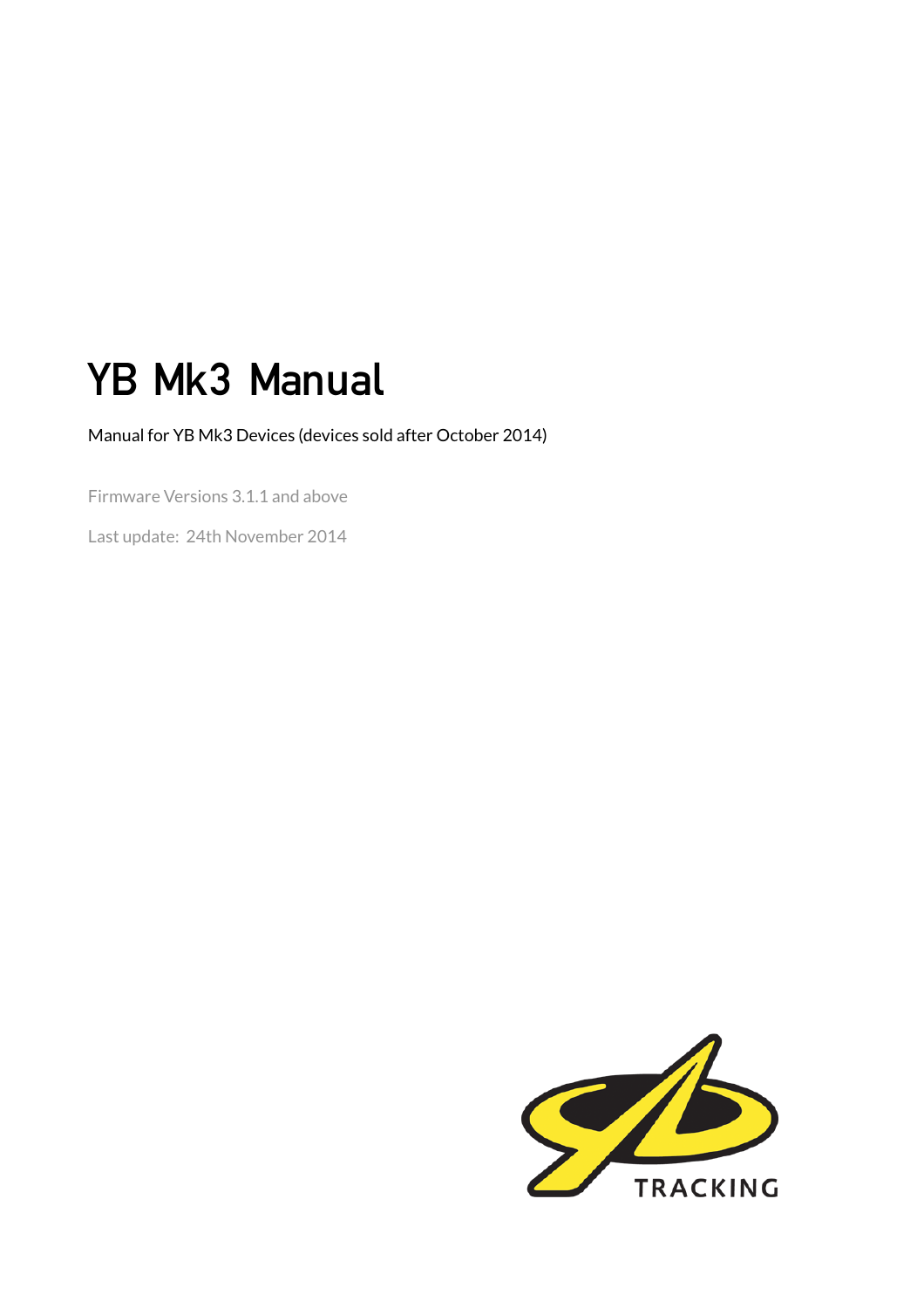| <b>Using the Device, the Basics</b>         | 3                       |
|---------------------------------------------|-------------------------|
| <b>Orientation, Set-up and Key Features</b> | 3                       |
| <b>User Interface</b>                       | 3                       |
| <b>Orientation</b>                          | $\overline{\mathbf{4}}$ |
| <b>Charging and Switching On</b>            | $\overline{4}$          |
| <b>Sending a basic alert</b>                | 5                       |
| <b>Features and Facilities</b>              | 6                       |
| <b>Operating Modes</b>                      | 6                       |
| <b>Tracking Menu</b>                        | 6                       |
| <b>Alerts Menu</b>                          | $\overline{7}$          |
| <b>Settings Menu</b>                        | 8                       |
| <b>Bluetooth Menu</b>                       | 9                       |
| <b>Messages Menu</b>                        | 10                      |
| <b>Waypoints Menu</b>                       | 12                      |
| <b>Advanced Menu</b>                        | 12                      |
| <b>Deactivation / Turning Off</b>           | 13                      |
| <b>Device Maintenance</b>                   | 14                      |
| <b>Replacing the Battery</b>                |                         |
| <b>Cleaning</b>                             | 14                      |
| <b>Fault Finding and Support</b>            | 14                      |
| <b>Troubleshooting</b>                      | 14                      |
| <b>Helpdesk and Support Details</b>         | 14                      |
| <b>Battery Life Expectations</b>            |                         |
| <b>Battery Life Expectations</b>            |                         |
| <b>Warranty &amp; Notices</b>               | 16                      |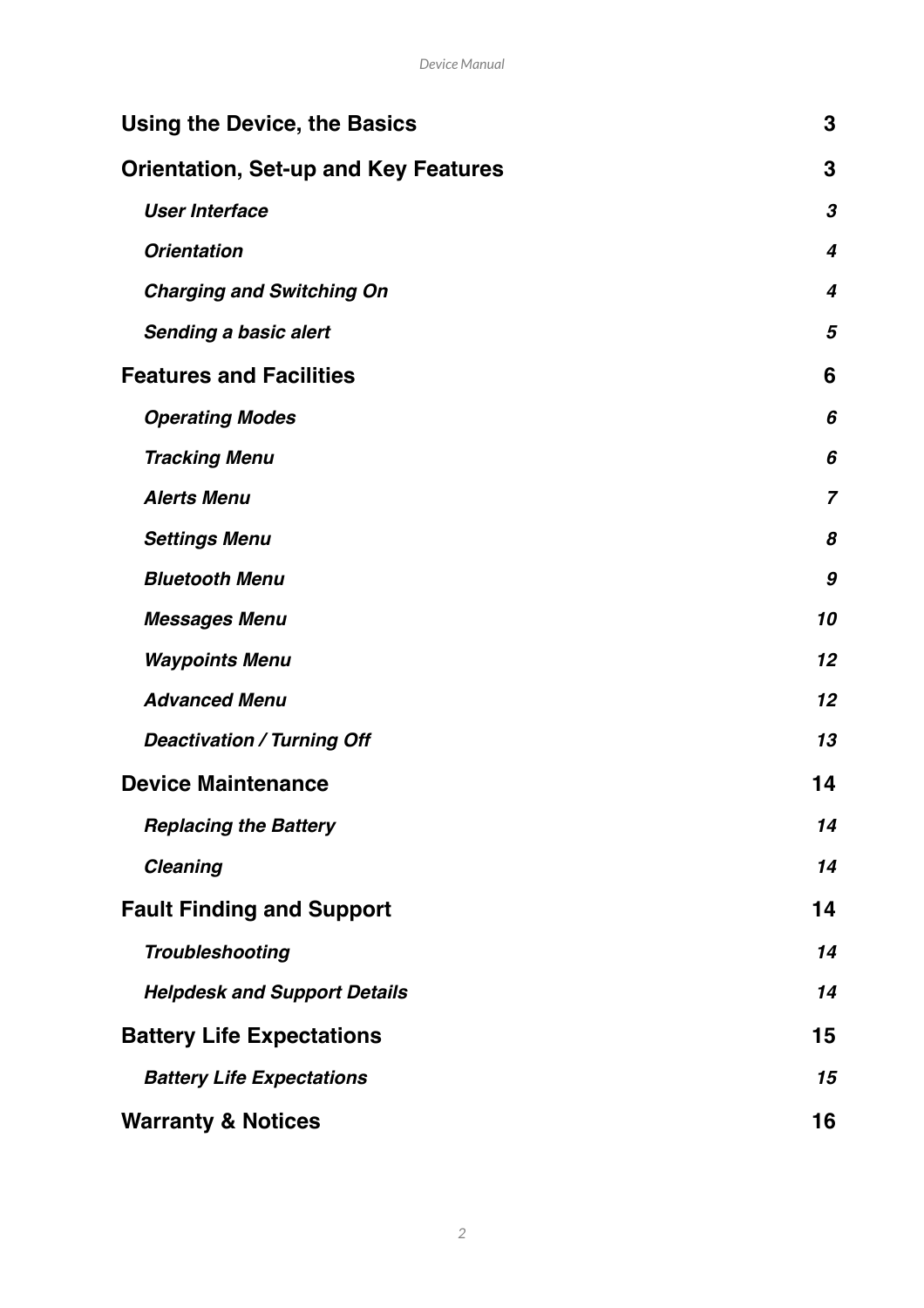*Device Manual*

# Using the Device, the Basics

This section outlines your device's capabilities and describes how to utilise them when in the field.



# Orientation, Set-up and Key Features

# User Interface

The user interface consists of a mono display and 6 buttons. One alert button, and five navigation buttons. The device is designed to be used in conjunction with either the YBlog system (for individual/consumer use) or the more comprehensive 'Core' management system (for corporate use).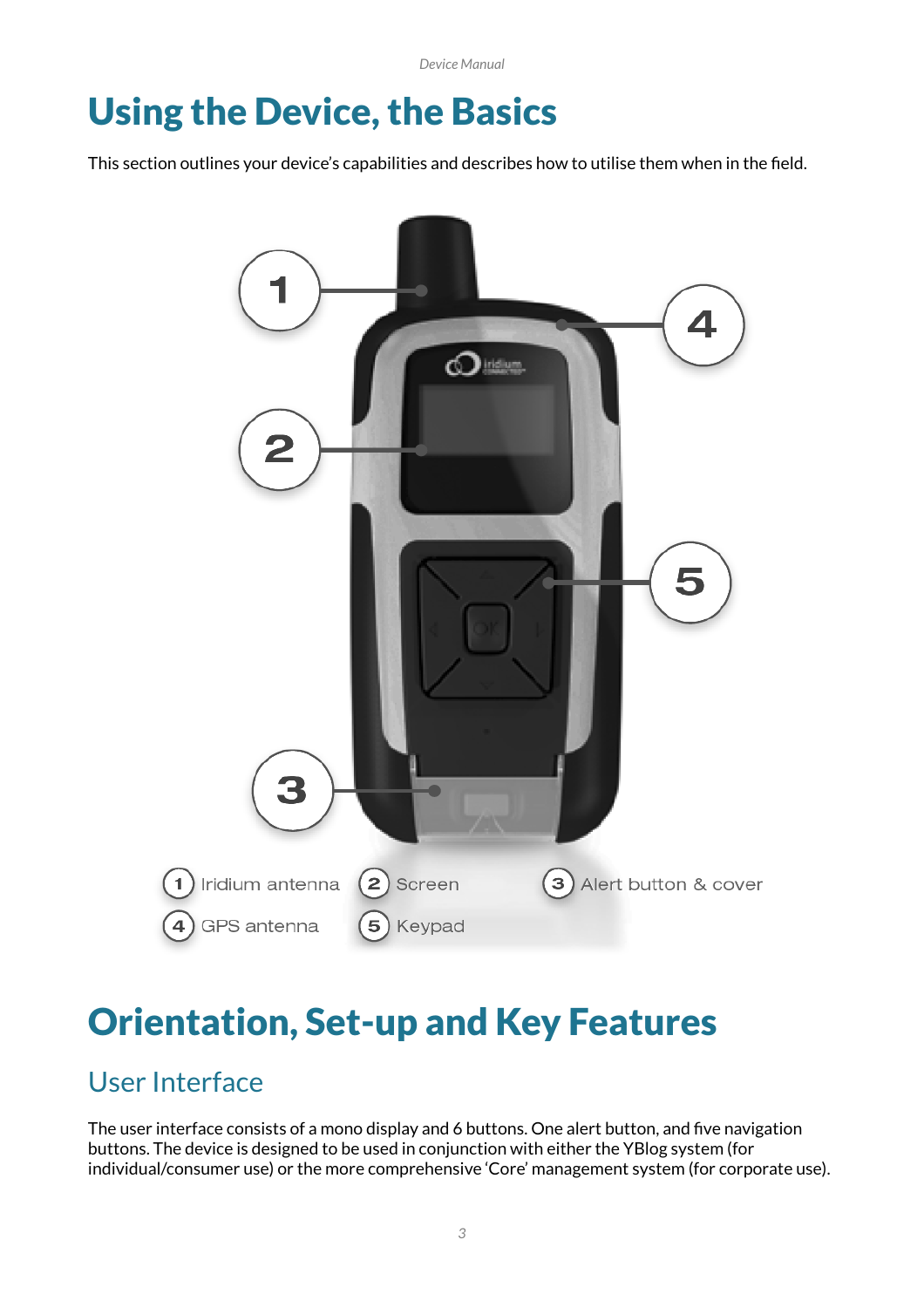The behaviour of many features of your device, including the alert features, is configured by changing settings in the management system.

# **Orientation**

Your unit is equipped with both Iridium & GPS antennas located at the top of your casing. For the best results it is important to be mindful of the orientation of your device when in use. To ensure good satellite signal, the antennae should be clear of obstructions and have a clear view of the sky.

Examples of obstructions include a heavily wooded area or inside a vehicle or building. Environments such as these offer very little, if any, view of the sky. In these instances, it would be best to reposition your device so that it can have a clear view of the sky, such as in a clearing, on the dashboard or rear window of a car or on a windowsill.

Once switched ON, your device will try to obtain a GPS signal. The time taken to obtain a signal will vary from few minutes when the device has never been used or not been used for a while to few seconds when the device is regularly used.

# Charging and Switching On

The device has an internal rechargeable battery which must be charged before use. Before the first use we recommend the device is left on charge for a minimum of 8 hours.

Your Device can be charged from any USB compatible charging device, although we recommend you use the provided charger whenever possible.

To charge the unit:

- •Connect the charger to a wall outlet
- Attach the USB cable to the charger
- Unscrew the cap from the bottom to reveal the USB port
- Plug the USB cable into the USB port on the bottom of the dev ice

When charging the light on the front of the keypad will be red. The red light will flash for 5 minutes when the unit has finished charging, and will then go off.

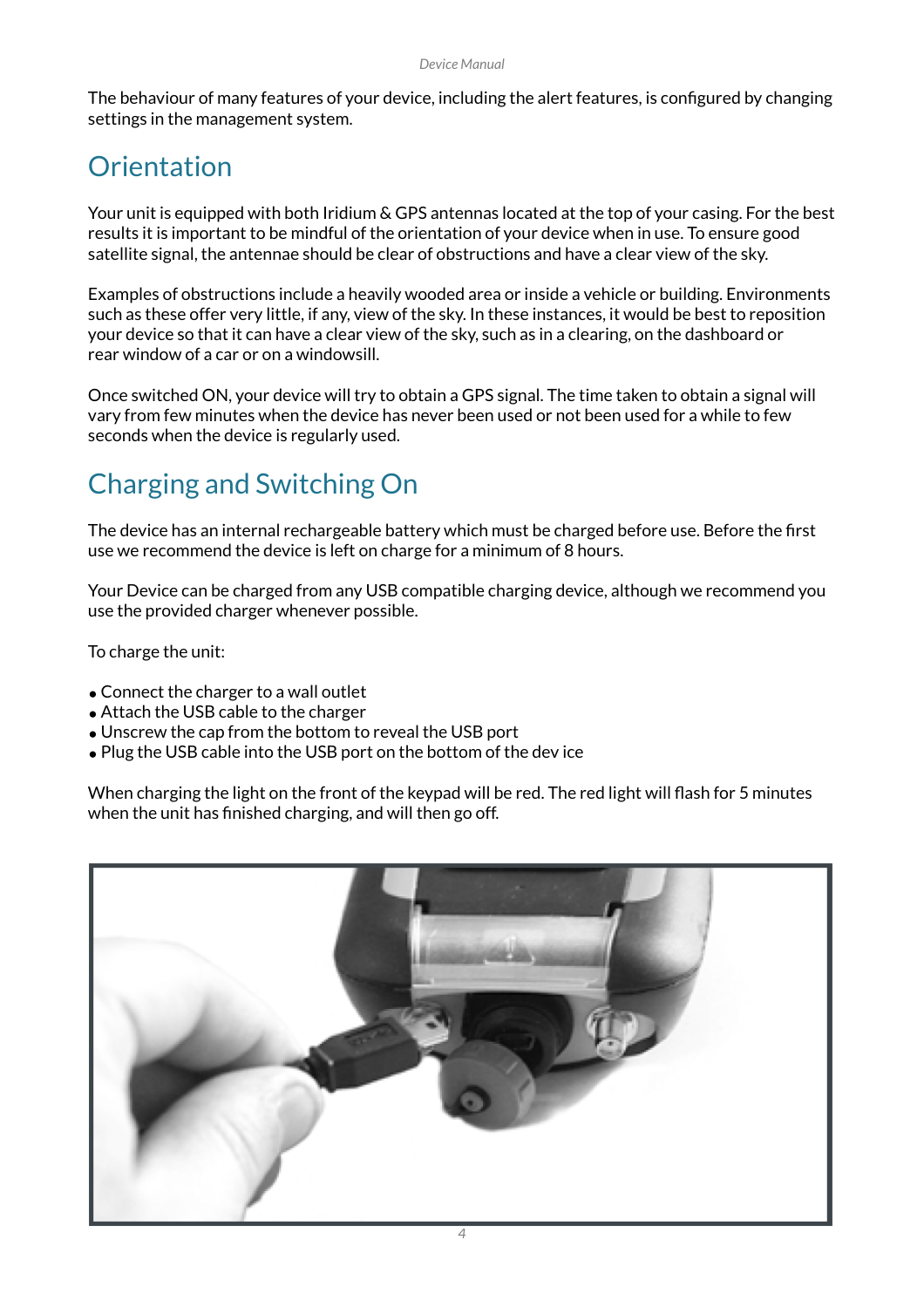The estimated charging time to fully charge the device is 7 to 8 hours from completely discharged. The device can be used whilst charging, however, the charging cycle will complete more quickly if the device is deactivated. The device can be used with a partially charged battery.

*NOTE: If left plugged in, the battery will automatically cycle between around 90% and 100%. This is in order to protect the health of the Lithium Ion battery inside, and maintain the life of the devices.* 

Your device is now ready for use. You can turn it on by pressing and holding the OK button for 5 seconds.

## Sending a basic alert

The alert button is located under the flap at the bottom of the unit. To trigger an alert, lift the flap and hold down the alert button for 5 seconds. The screen will display 'Sending Alert' and the device will try to transmit an alert message.

If you are in an alert situation, ensure that you give your alert the best possible chance of sending by considering the orientation of the device. Ensure it has a good view of the sky, or as good a view as is possible in your situation. The better the view of the sky, the more likely it is that your alert will be received.

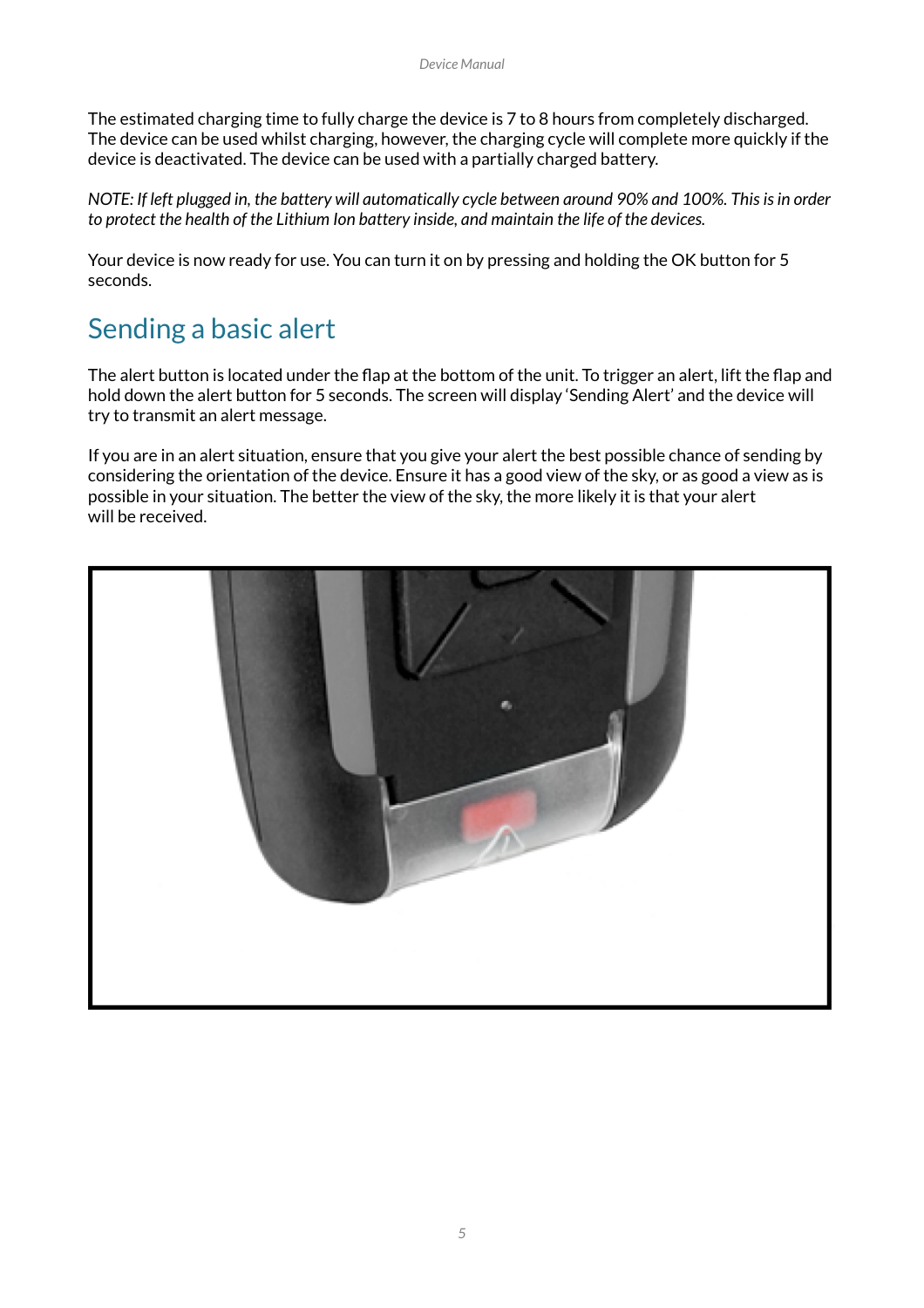# Features and Facilities

# Operating Modes

### **De-activated**

When the device is deactivated, the screen will show the current battery percentage, and will display 'NOT ACTIVE' on the screen.

In this mode, the Device will not transmit or receive any position reports or messages. This is the equivalent of 'Flight Mode' and suitable for transport.

### **Activated**

When turned on the device will show the logo on the home screen. The display will automatically turn itself off after a pre-defined interval (default is 20 seconds) in order to save battery power. To wake up the screen, simply press any key.

In this mode, the device will automatically send position reports and messages as per its current settings.

There are several indicators on this screen:

- In/Out how many messages are waiting to be read, or are waiting to be sent
- Battery power (% of battery remaining)
- Status what the tracker is currently doing

Pressing the UP or DOWN button will also display an information page, which shows the details of the last position report and whether a GPS fix and Iridium transmission were successful for that report. The device has a fully featured menu system allowing you to access and adjust a large number of facilities and settings. The menu structure is outlined below.

### **Accessing the menu**

To access the menu, press the OK button. The menu can only be accessed when the device is activated. Navigate options using the up and down buttons, and press OK to select and item.

# Tracking Menu

### **Status on/off**

Choosing this option allows you to turn the automatic position reporting on or off. When turned on, the device will automatically obtain a GPS fix and transmit it at a set frequency (see below).

### **Send Manual Report**

Choosing this option will prompt the device to obtain an immediate GPS fix and transmit the position immediately. This function is also possible from the home screen, by pressing/holding the UP button for 2 seconds.

### **History**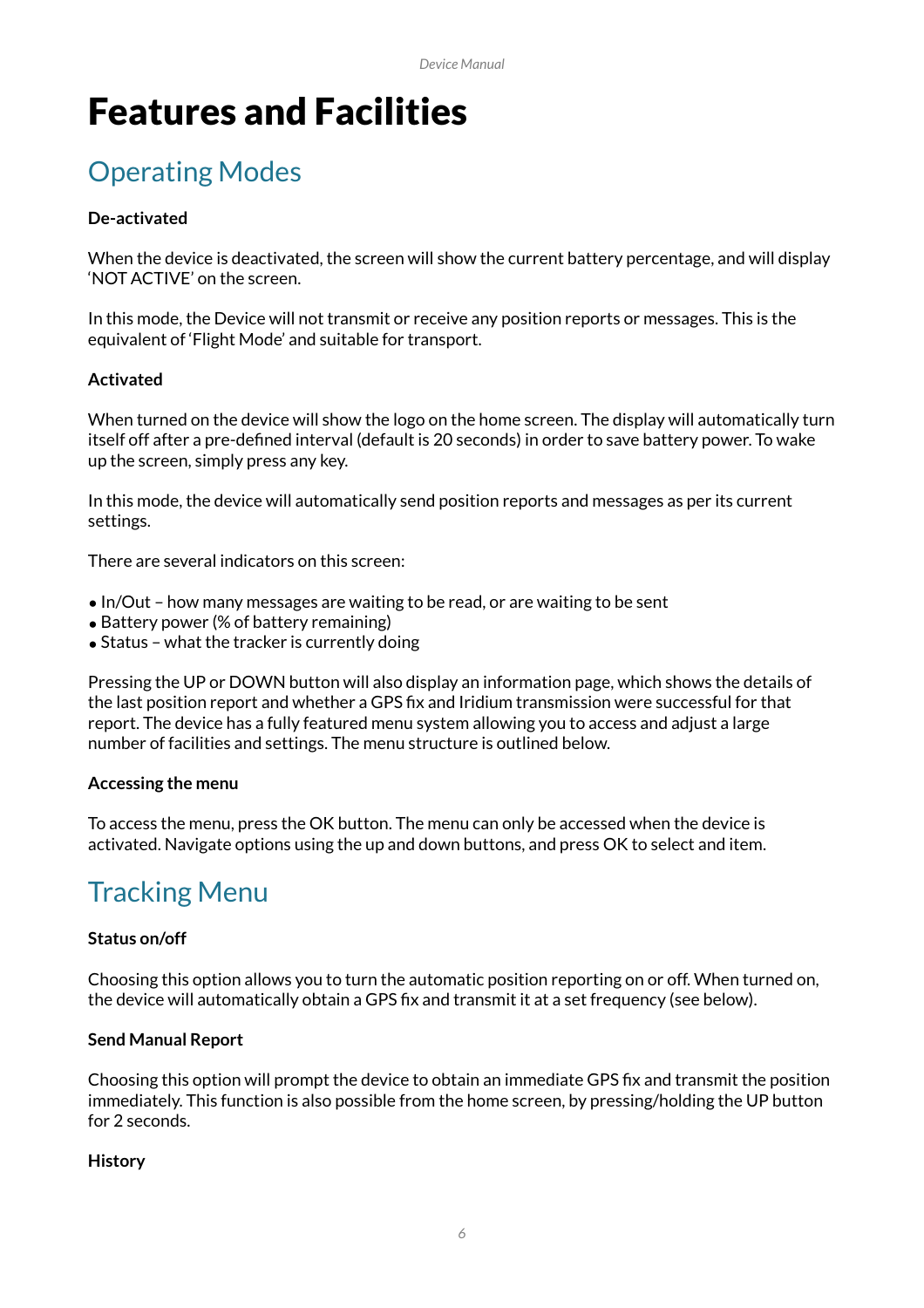The history screen allows you to see the last 10 attempted position reports and their associated data (time, lat, lon, altitude) and whether the reports were sent successfully over Iridium.

### **Report Frequency**

Using this menu option the frequency of automatic position reporting can be viewed and set. Options range from 'Continuous' which will obtain and send reports as quickly as possible, to 12-hours, allowing for 2 automatic reports per day. There is also a BURST mode.

### **Burst Settings**

Burst mode allows the device to collect many GPS reports, in order to get more accurate tracking information, but to send them as a batch in order to keep airtime costs down. For example, the device can collect a GPS fix every 5 seconds, and then transmit those positions once per minute.

To set burst mode, in the Report Frequency you need to choose Burst. Then, in the Burst Settings menu you can choose how often you wish to take a fix (Burst fix) and how often you wish to transmit (Burst transmit).

*Note: This mode will use power more quickly than other tracking modes, since GPS is kept on all of the time.*

Although airtime costs are reduced using burst mode, depending on your settings you may use more than 1 credit per transmission. 1 credit will pay for up to 3 positions inside a single fix. So, for example, if you are taking a position every 5 minutes, and transmitting every 15 minutes (so 3 fixes transmitted), this will cost 1 credit per transmission. If you take a position every 5 minutes, and transmit every 30 minutes (so 6 fixes transmitted), this would cost 2 credits per transmission.

### **Activity Sense**

Turning activity sense ON will mean that the tracker will switch between the normal 'report frequency' when stationary, and transmitting using the 'burst settings' when moving.

### **NOTE - THIS CAN COST SIGNIFICANT NUMBERS OF CREDITS, ONLY TURN THIS ON IF YOU KNOW WHAT YOU ARE DOING!**

Activity sense can be particularly useful if you want to transmit whilst you are moving, and then transmit at a much slower rate when you are not moving. For instance, tracking vehicles or aircraft.

There are sensitivity levels inside the Activity Sense menu which are useful to tweak when the device thinks it is 'moving' - this will depend on your exact situation, but we have found that setting both options to '24' is a good start, and works for most situations.

### Alerts Menu

### **Timer Alert**

This option allows you to set an alert message to be sent after a pre-defined interval. This is useful if you would like to send an alert in the eventuality that you are not able to cancel the alert within a predefined time. Timers can be chosen between 5-minutes to 12-hours.

### **Dead Man's Switch**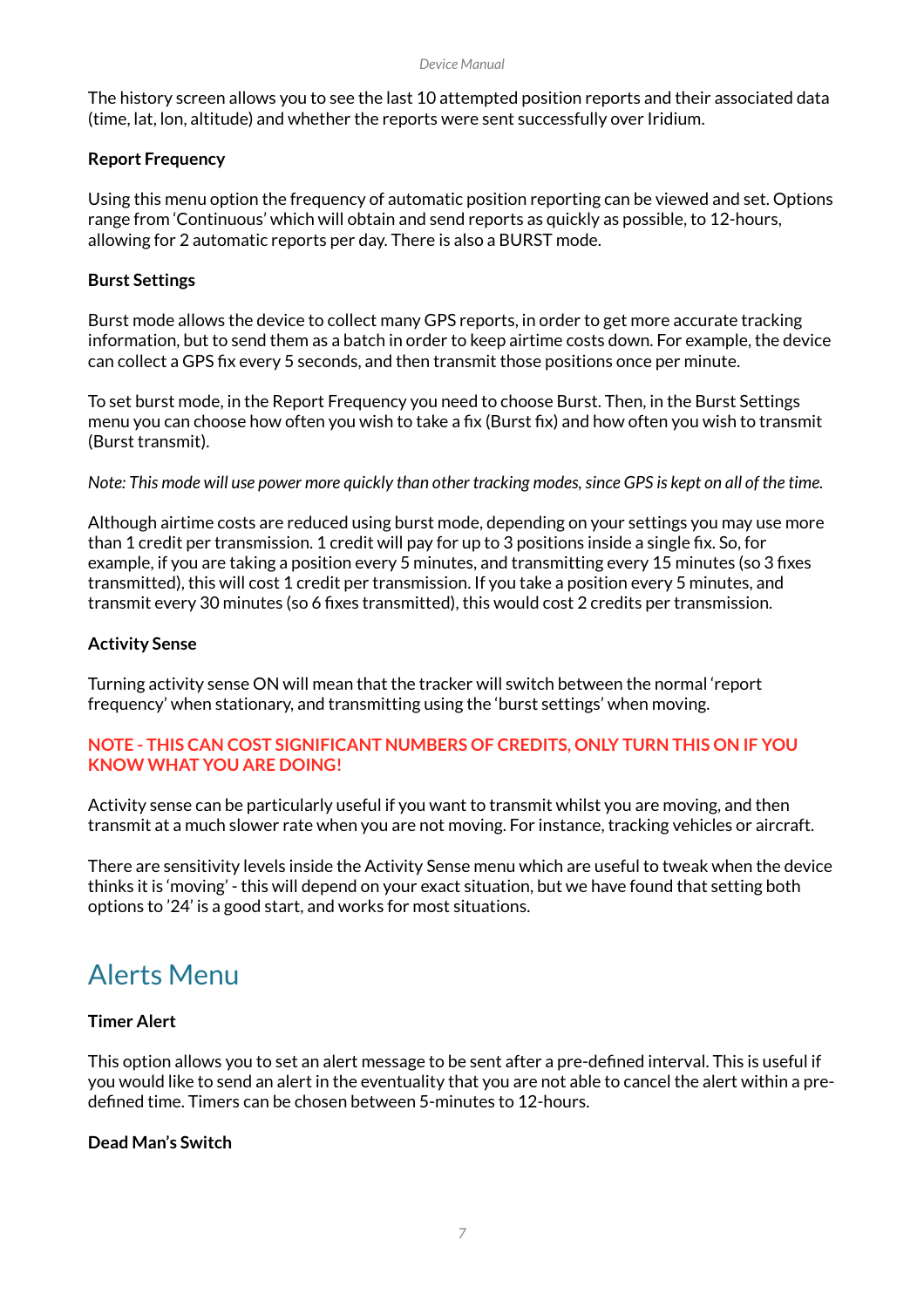#### *Device Manual*

The dead man's switch alert allows you to set a frequency. You are then required to press a button on the device at least every X minutes, to confirm you are still with the device. The timer resets every time a button is pressed.

If a button is not pressed at least every X minutes, or when prompted then an automatic alert is sent.

### **Temperature Alert**

Should the temperature leave your defined range (e.g. 0 degrees to 40 degrees) then an automatic alert will be sent. This option allows you to turn this alert type on/off and set the temperature over which the alert will be sent.

### **Power Loss Alert**

If this option is turned on, should the unit lose external power then an automatic alert will be sent.

### **Bluetooth Pairing Loss Alert**

If this option is turned on, should the unit lose its pairing with a Bluetooth device then an automatic alert will be sent

### **Geo-fence Alert**

This alert type allows you to set your current position, then set a distance. Should the device leave the pre-defined circular area, an automatic alert will be sent.

### **Collision Alert**

This alert is somewhat experimental in nature, as a 'collision' can vary in force and strength, and so every situation is different. This alert can be used to notify you of a given shock being applied to the device. There is a 'threshold' and a 'duration' setting. The threshold sets how many G-forces will set off the alert, and the duration sets how long that force needs to be constantly applied for, before the alert is set.

At its lowest settings, the alert will detect a simple 'tap' on the device. At the highest settings, it will not send an alert until a very strong impact is detected.

We suggest you experiment with the settings, if this is of interest, to find what works in your particular situation.

### Settings Menu

#### **Screen idle**

After a set number of seconds the screen will timeout to save battery. This option allows you to set the number of seconds before this happens.

### **Screen lock**

You must first enter the current PIN number for the device to access this menu. The default PIN is 1234. In this menu you can turn on/off the screen lock and set a PIN code to access the device. When this option is turned on, you must enter a PIN code to be able to access the menu system.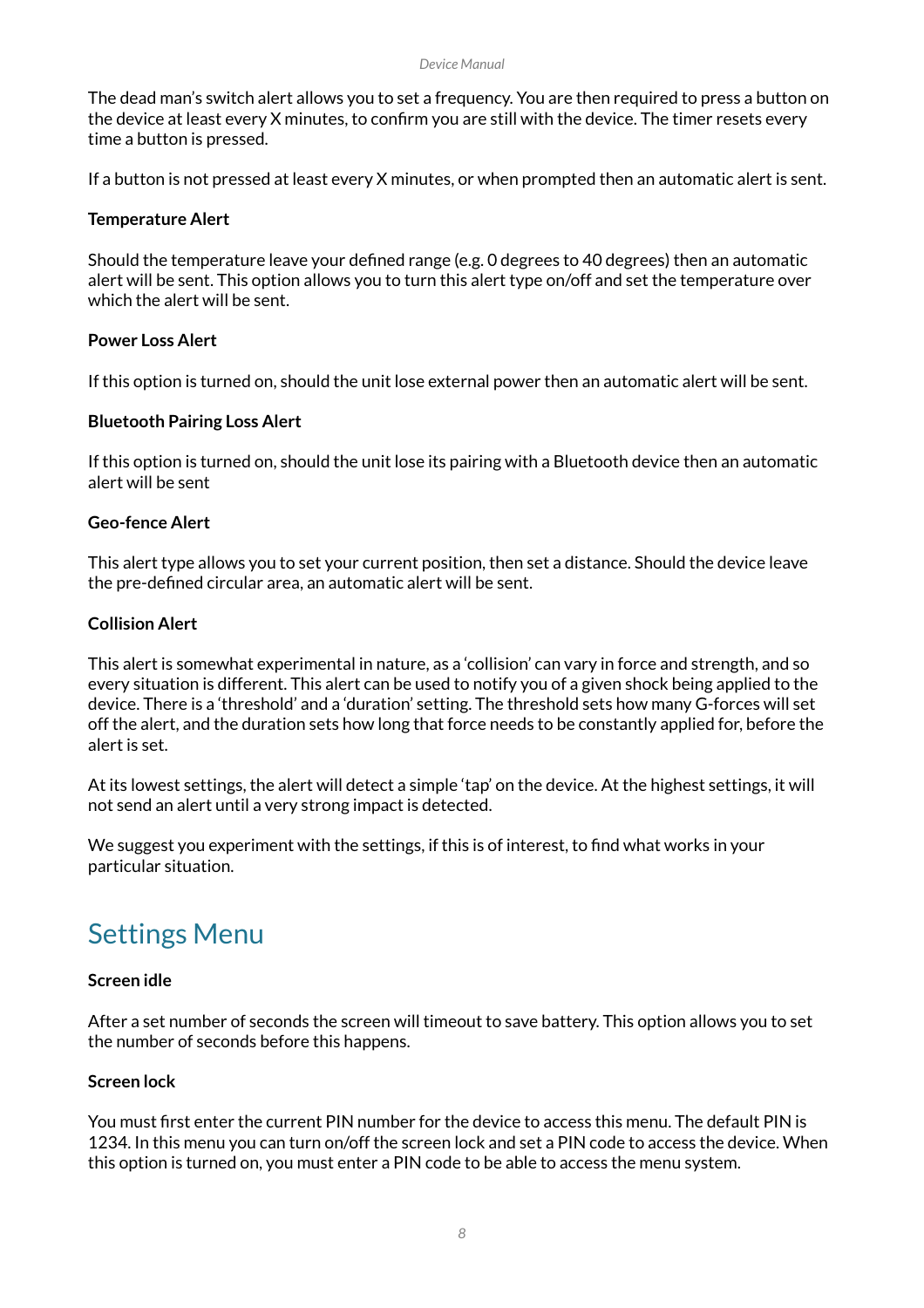A PIN code is entered digit by digit, by pressing UP/DOWN to choose the number, and OK to move to the next digit.

### **GPS Wakeup time (Early Wakeup)**

By default the unit will wake up 20 seconds before the automatic position reporting time, in order to obtain a GPS fix before transmission. In challenging conditions, or where visibility of the sky is limited, it may be required to increase this wakeup time to allow the GPS more time to get a fix.

Options range from 20 seconds to 3 minutes. By increasing this time, battery life will be decreased.

### **Screen brightness**

By default the screen is set to 50% brightness. This option allows you to change the screen brightness for better viewing in bright sunlight. Increasing the brightness will decrease battery life.

### **Language**

This setting will change the language of the device from the default English.

### **Send Config Report**

This menu option will prompt the Device to send a configuration report detailing its current setup to our systems for support purposes. Your device will automatically do this every time it is activated, so you only really need to use this option if asked to by a support engineer.

### Bluetooth Menu

If your device is a Standard, Professional or Corporate model, it will have Bluetooth LE 4.0

### **Turn on/off**

By default Bluetooth is turned off on the device. This is to conserve battery. From this option you can turn Bluetooth pairing and messaging capabilities on/off.

Dependent on the Bluetooth accessories and sensors you have purchased, you may have other options on this menu.

### **Android / Apple iOS Software**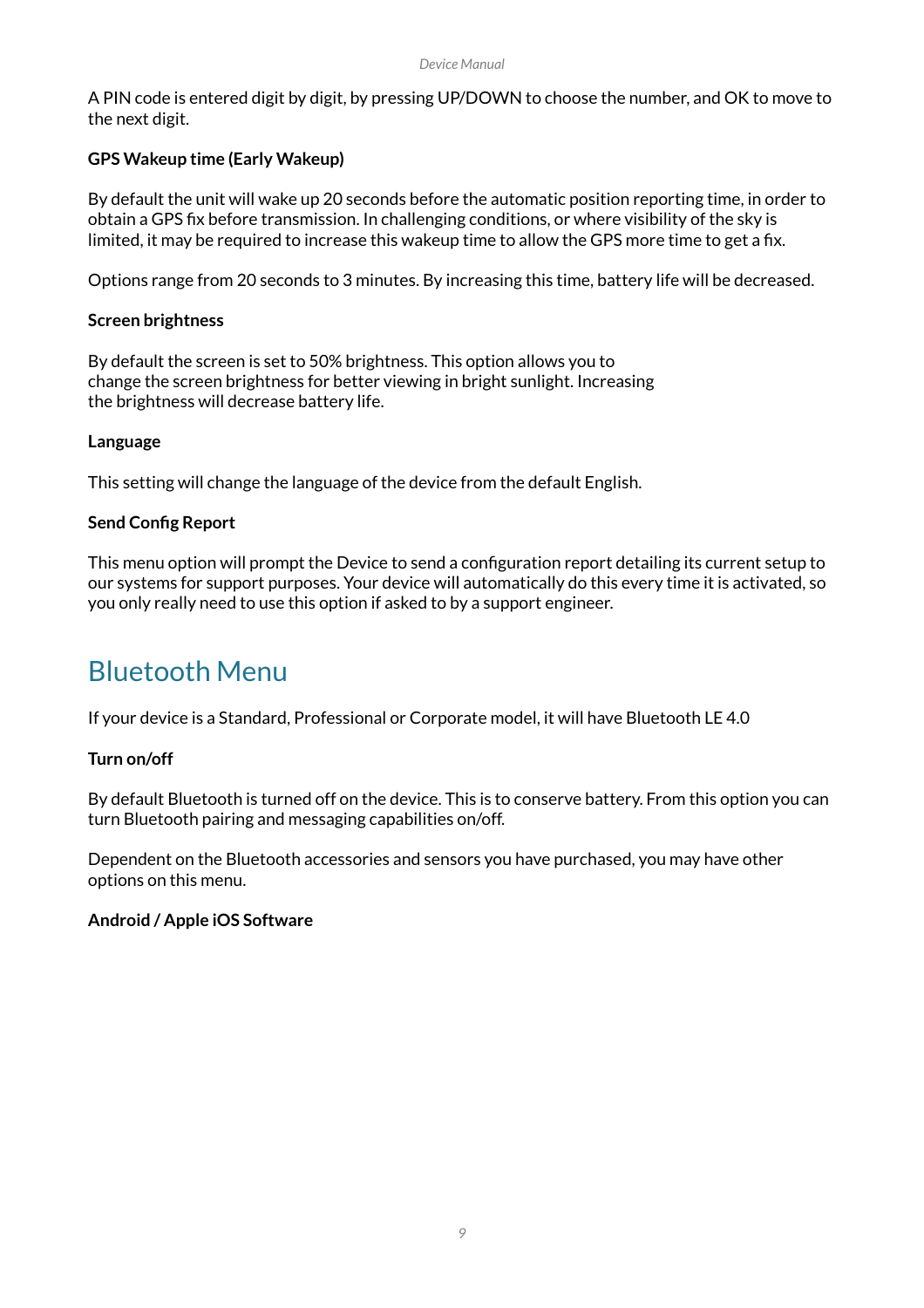The YB Connect / Rock Connect app is available from the App Store, and allows you to configure your device settings, plus you can use it to send/receive short text-based emails and SMS messages.



More information on the app can be found in the separate app guide, available on our website.

*Note, you will receive an email address for your 'app' which is different from your 'device' email address. This is because multiple people can use the same device with their own app, and so each 'app' account has to have its own specific email address.*

## Messages Menu

### **New Message**

From this menu you can choose to send a new preset message

Messages sent using the device will go to your chosen destinations which are pre-setup using either your YBlog (individual customers) or 'Core' management system (corporate customers).

You can choose whether you would like an acknowledgement from the recipient, and if you wish to send the message immediately (or if not, the message will be sent on the next scheduled transmission).

When you are finished choosing/writing your message, pressing OK will put the message into the outbound queue ready to send.

Remember - if you chose the 'Send Immediately' option then the device will try to send straight away. If not, then the unit will queue the message and attempt send it at the same time as the next scheduled position report.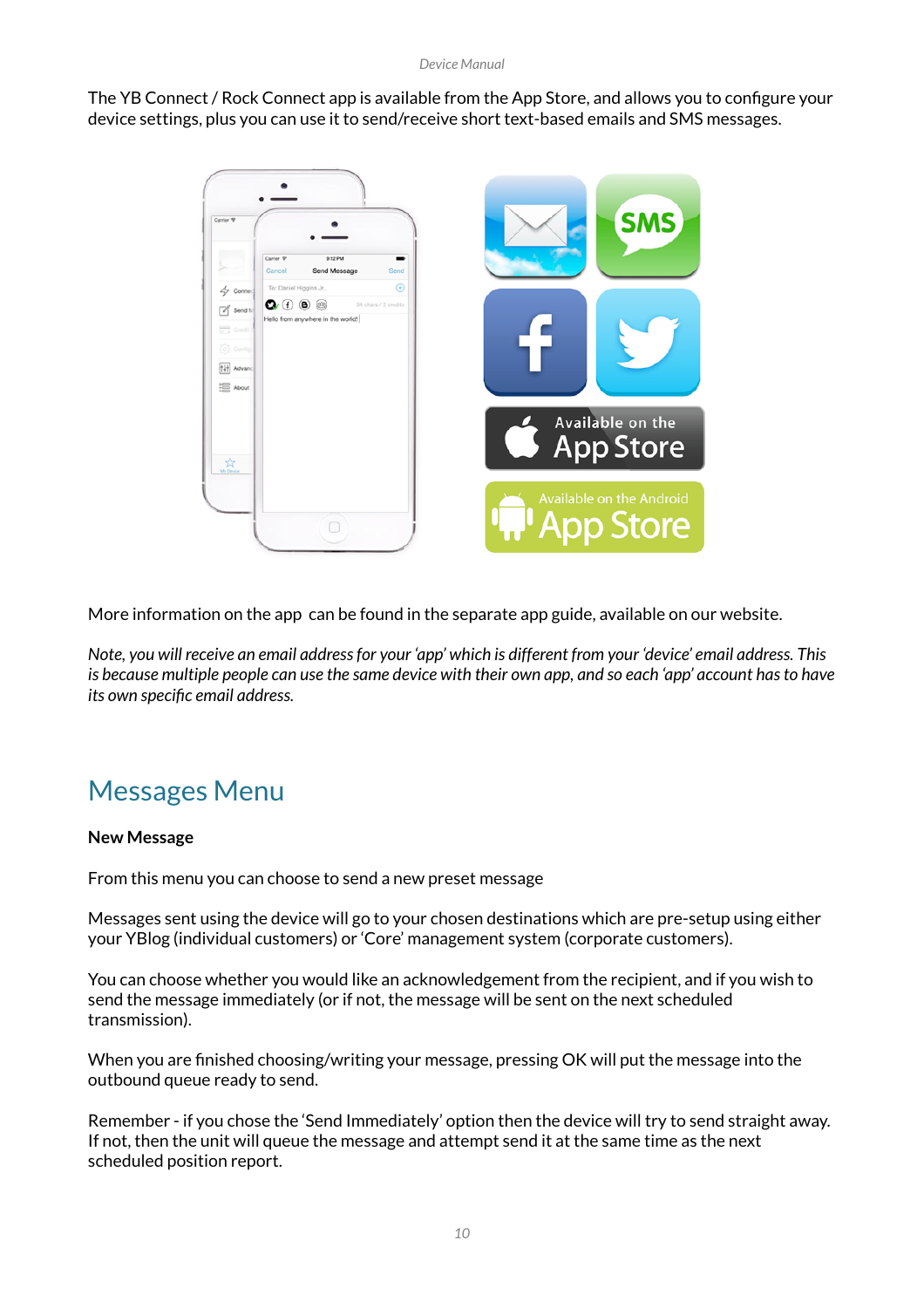It is possible to change the preset messages on your device. There is a guide for doing this available on our website.

### **Freetext**

You can also send free text messages, using a 'pinball style' on-screen keyboard. Note, we do not recommend this for long messages!! To do this, go into free text, use the left/right/up/down buttons to move around the keyboard, and press LEFT and RIGHT together to choose a letter. When you have finished, choose EXIT to confirm and send your message.

As mentioned, this is NOT an efficient way to send long messages, and we would suggest either pairing with a smartphone/tablet using Bluetooth (see above section) or using preset messages where possible.

### **Inbox**

This page allows you to cycle through messages received on the RockSTAR. You can choose if you wish to delete messages, or reply to them. Message details shown are the date/time, source, and the message itself.

### **Sent Items**

This page allows you to cycle through messages sent from the Device. You can choose if you wish to delete messages. Message details shown are the date/time, destination, and the message itself. The Device will also indicate if the message was successfully sent, and if it was acknowledged (if an acknowledgement was requested).

### **Outbox**

This page allows you to cycle through messages waiting in the queue to be sent. You can review these messages and delete them from the outbox if you change your mind and do not wish to send them any more. From the outbox you can also force an immediate retry-send of all messages waiting to be sent.

### **Remove All**

If you want to clear all old messages from your inbox and sent items then you can do so using this option.

#### **Sending a message to your device**

Every device has its own e-mail address which you would have been provided with at registration.

You can write your email address here for safe-keeping:

 $@$ my.yb.tl

People can send emails to this address, and those emails will be forwarded through to your device and picked up at the next transmission. New messages will go into the Inbox.

Any messages you send from your device to e-mail contacts will also come from this e-mail address, and people can reply directly to those emails as well. Similarly, people can reply to any text messages they receive from your device and these replies will also be routed through.

Note: Only registered contacts are allowed to send you emails – to add contacts to your 'allowed' list, use your YBlog admin panel (individual customers) or the 'Core' management system (corporate customers).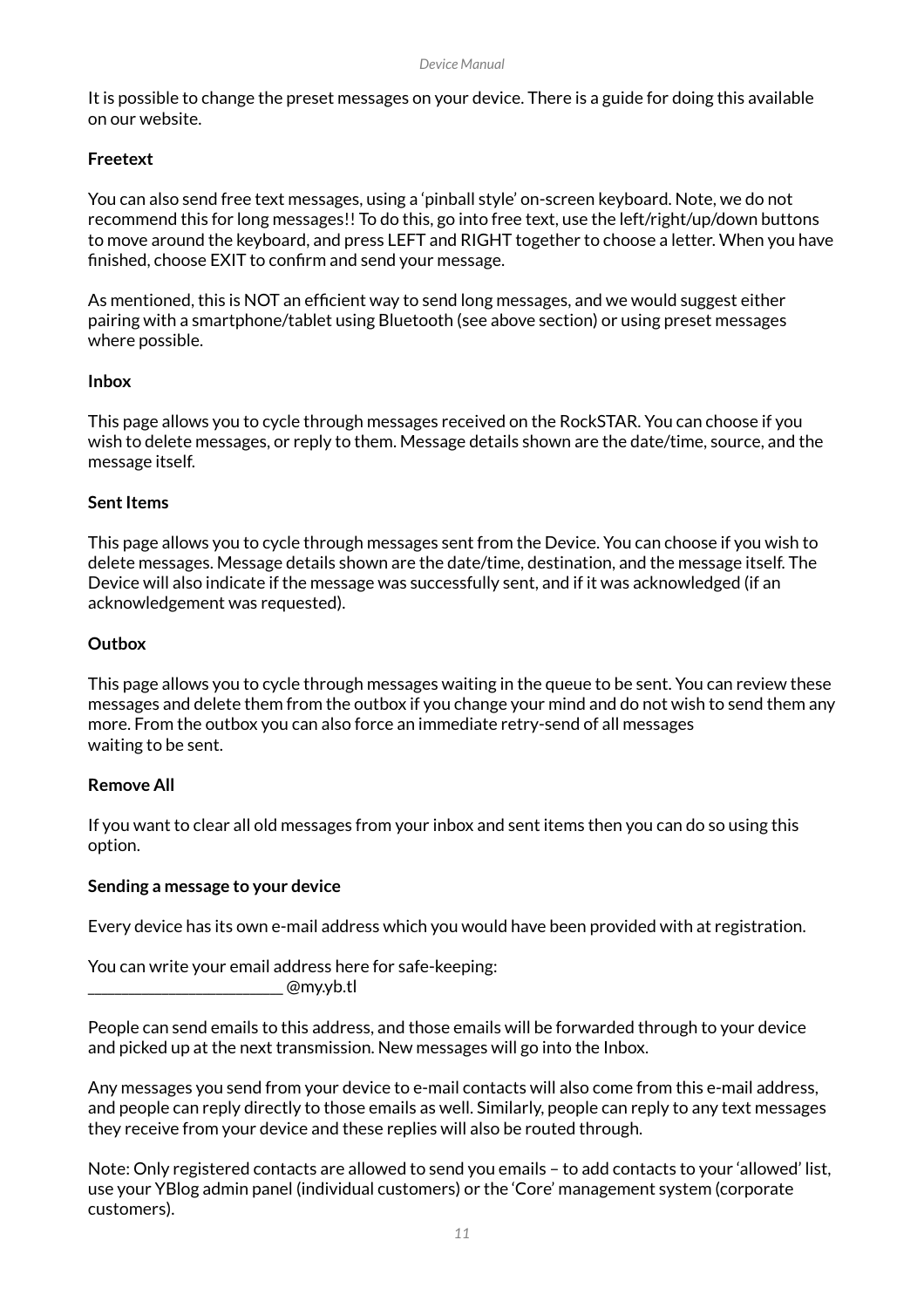## Waypoints Menu

### **Mark Waypoint**

Using this feature you can mark interesting points and send them to the back-office for display. Choosing 'Mark Waypoint' will allow you to choose the type of waypoint, and the system will then take a GPS fix and transmit the waypoint to the back-office.

### **Custom Waypoint Lists**

It is possible to customize the waypoint type list on your device, to better suit your own personal needs. Facilities and instructions to do this can be found in the 'Core' management system.

*Note: Waypoints are only available on the Professional or Corporate versions of our devices, and will only work in conjunction with the 'Core' management system.* 

### Advanced Menu

The advanced menu will have a number of features, dependent on your device model. These features are for advanced use only, and should only be adjusted under instruction from a member of support staff or following specific instructions. We will not be held responsible for any additional charges incurred or problems caused if you adjust these settings without advisement.

A few of the more important options in this menu are:

### **PC Connect**

This feature is used to connect your device to your PC/Mac via USB. The unit will appear as a USB drive, and you can then transfer firmware updates or configuration files to the unit. Do not use this without following instructions.

### **GPS Hot**

In some situations you may want to immediately mark a position with a manual report whilst travelling at speed. In this sort of situation you want to be able to rely on an instant GPS fix when you fire a manual report.

With GPS Hot turned ON, this means GPS is continually keeping track of your position so there is no delay between the time you fire a manual report and the time the position is marked. This mode will use power more quickly than other tracking modes, since GPS is kept on all of the time.

### **Mail Checking**

This setting can be used to force the RockSTAR to check for new messages every X minutes. It is set by default to Off.

**WARNING: Be aware, inbox checking uses up credits just like normal position reports. A normal tracking report also checks for new messages, so you DO NOT need both Tracking and Inbox Checking set to ON. You will use up twice as much credit if you have both items turned on.**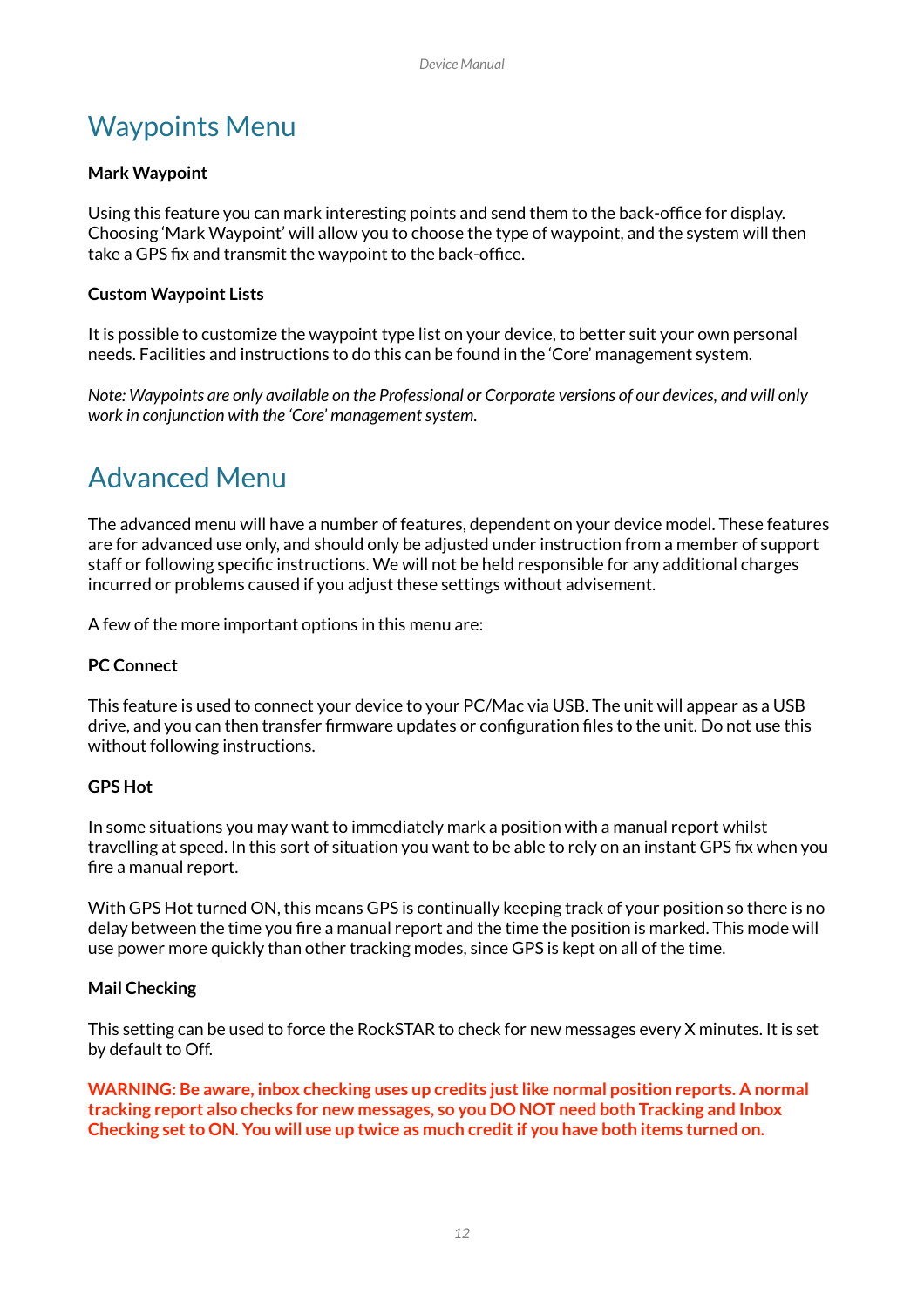# Deactivation / Turning Off

The Device cannot be turned off completely, but can be deactivated – much like a standby mode for your TV. The unit can be deactivated by choosing DEACTIVATE from the menu and then pressing OK to confirm.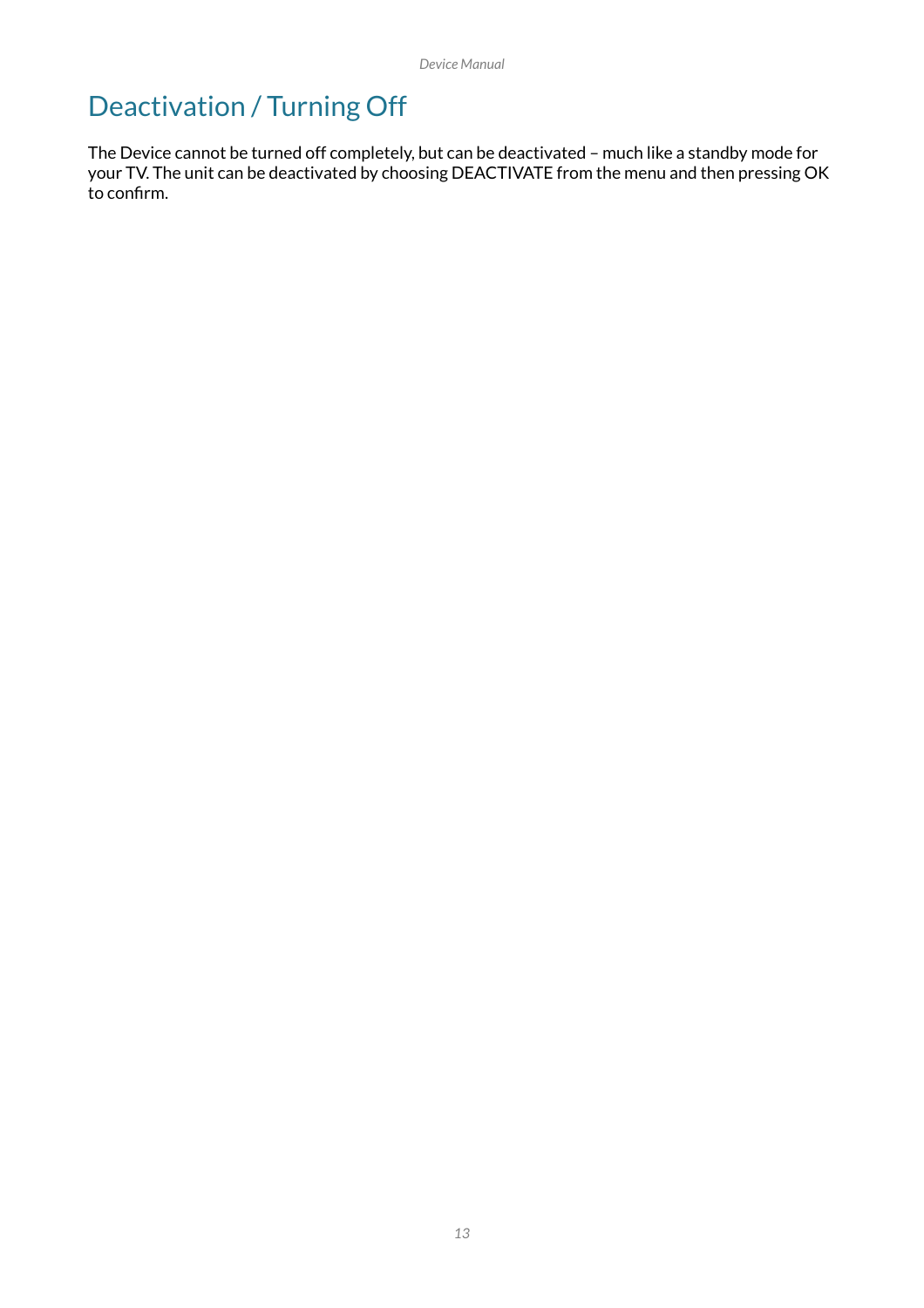# Device Maintenance

# Replacing the Battery

Rechargeable batteries have a limited number of charge cycles and may eventually need to be replaced. The device battery is not user replaceable; it can only be replaced by your device service provider.

Having said this, the battery in the device should maintain its ability to charge to at least 90% of capacity through 1000 charge cycles. This means that if you charged the unit every day (unlikely) the battery would need to be replaced every 3 years. If you charged the device once a week, it would need the battery replacing once every 10 years. Realistically, you do not need to worry about this.

# **Cleaning**

To clean your Device, unplug all cables and turn off. Then use a soft, slightly damp cloth to clean any dirt.

Do not use alcohol or abrasive substances to clean your device. Periodic lubrication of the USB rear cap and rubber washer (using a silicon lubricant) will reduce the risk of water penetration.

# Fault Finding and Support

## **Troubleshooting**

If something isn't working correctly, deactivate the device, wait until the green light has stopped flashing and then switch on again.

You can also do a hardware reset the device by holding down the DOWN and ALERT buttons for 10 seconds (until the screen goes blank and the red LED comes on) then release the buttons.

Ensure the unit is fully charged.

If none of the above work, then please get in touch with the helpdesk, using the details below.

# Helpdesk and Support Details

For assistance, please contact the Rock Seven support team by emailing support@rock7.com - it would greatly help us if you provided the following information:

- Name and contact number
- Serial number of the Device (see serial number label)
- Symptoms of the fault
- History of action taken to attempt to rectify the fault

Please remember that the more information you can give us, the better we'll be able to help you. A simple 'it doesn't work' isn't enough - please be as descriptive as you can, and we can then get you up and running again as quickly as possible.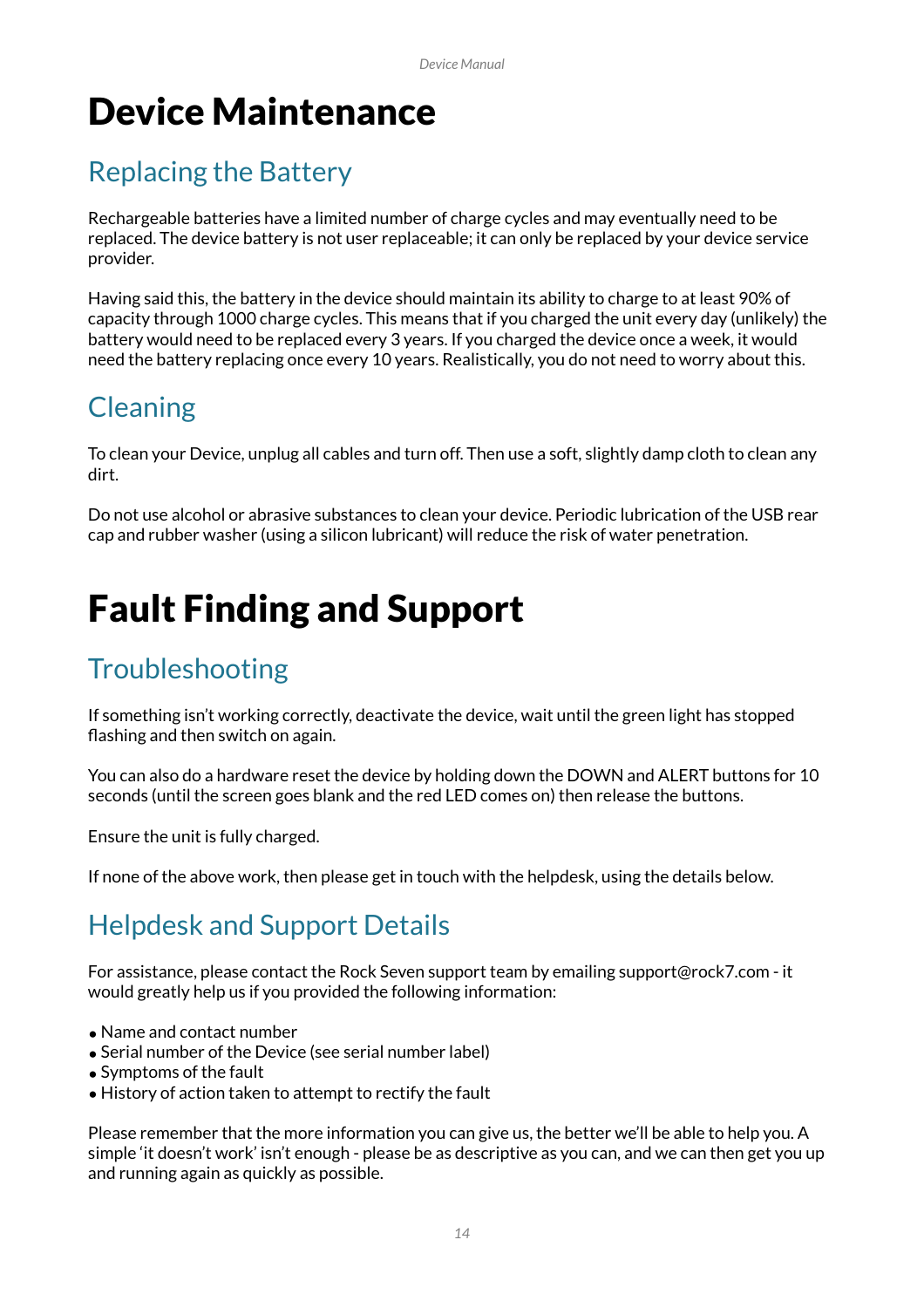# Battery Life Expectations

# Battery Life Expectations

These battery life predictions assume the following:

- No display usage
- Bluetooth off
- GPS Early-wake set to 20s
- •Clear sky conditions

| Interval   | <b>Transmissions</b> | <b>Hours</b> | <b>Days</b> | <b>Weeks</b> |
|------------|----------------------|--------------|-------------|--------------|
| Continuous | 6000                 | 80           | 3.3         | 0.5          |
| 5 minutes  | 3300                 | 275          | 11.5        | 1.6          |
| 15 minutes | 2900                 | 725          | 30          | 4            |
| 30 minutes | 2500                 | 1250         | 52          | 7.4          |
| 1 hour     | 2200                 | 2200         | 92          | 13           |
| 4 hour     | 1500                 | 6000         | 250         | 36           |
| 8 hour     | 1050                 | 8400         | 350         | 50           |

As with all portable battery powered devices, battery life can be significantly shortened by extreme temperatures and some usage patterns. Key factors which will shorten the number of transmissions possible on a battery charge are:

- Use of Bluetooth facilities
- Use of GPS Hot Mode and Burst Mode
- Poor positioning, so poor view of the sky (most likely!)
- Use of the device with the display on for long periods of time